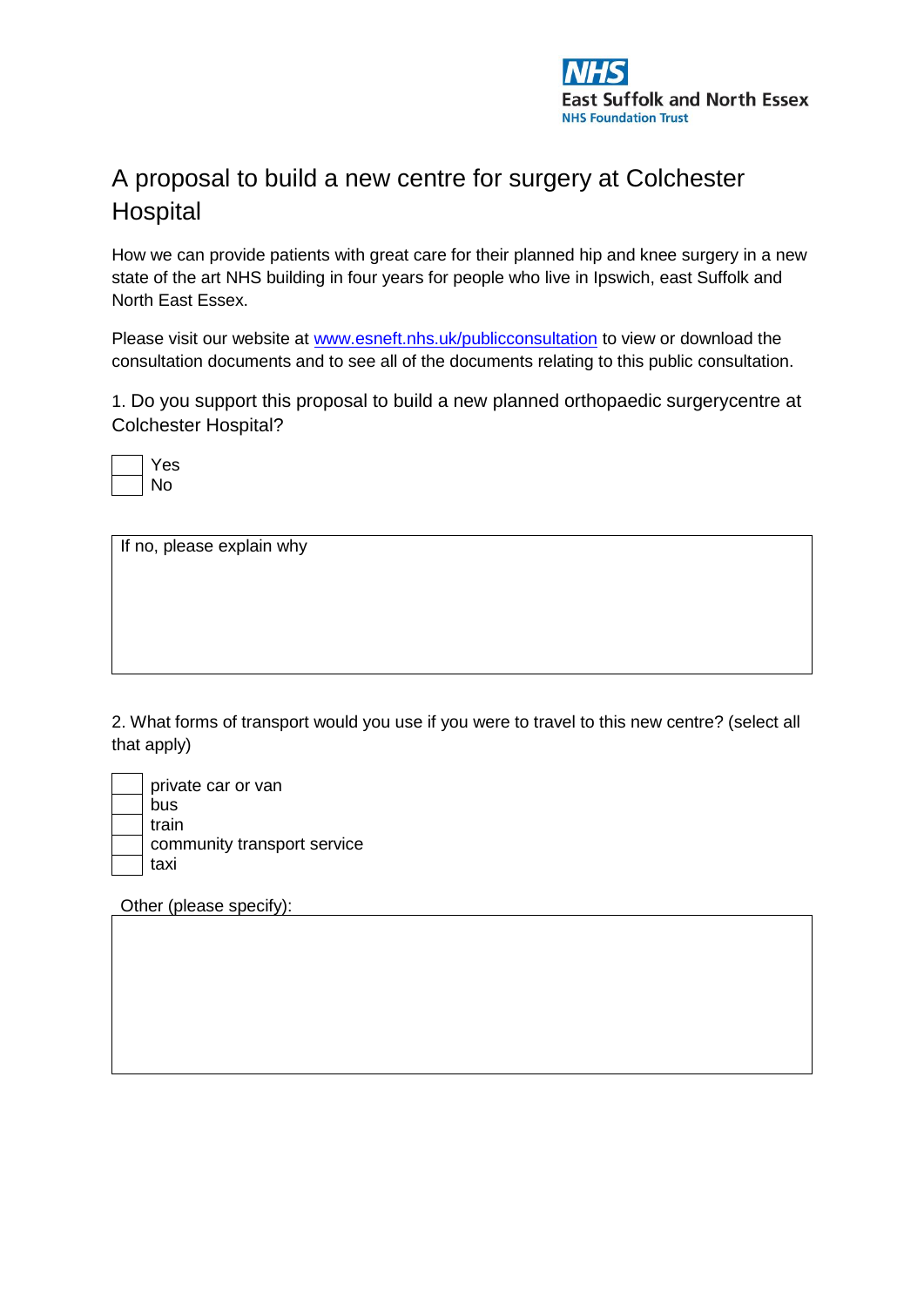

3. If you need to have planned (non – emergency) orthopaedic surgery, how would this proposal affect you?

4. If you need to have planned (non –emergency) orthopaedic surgery, how will this proposal affect others (such as your family, relatives, friends, carers)?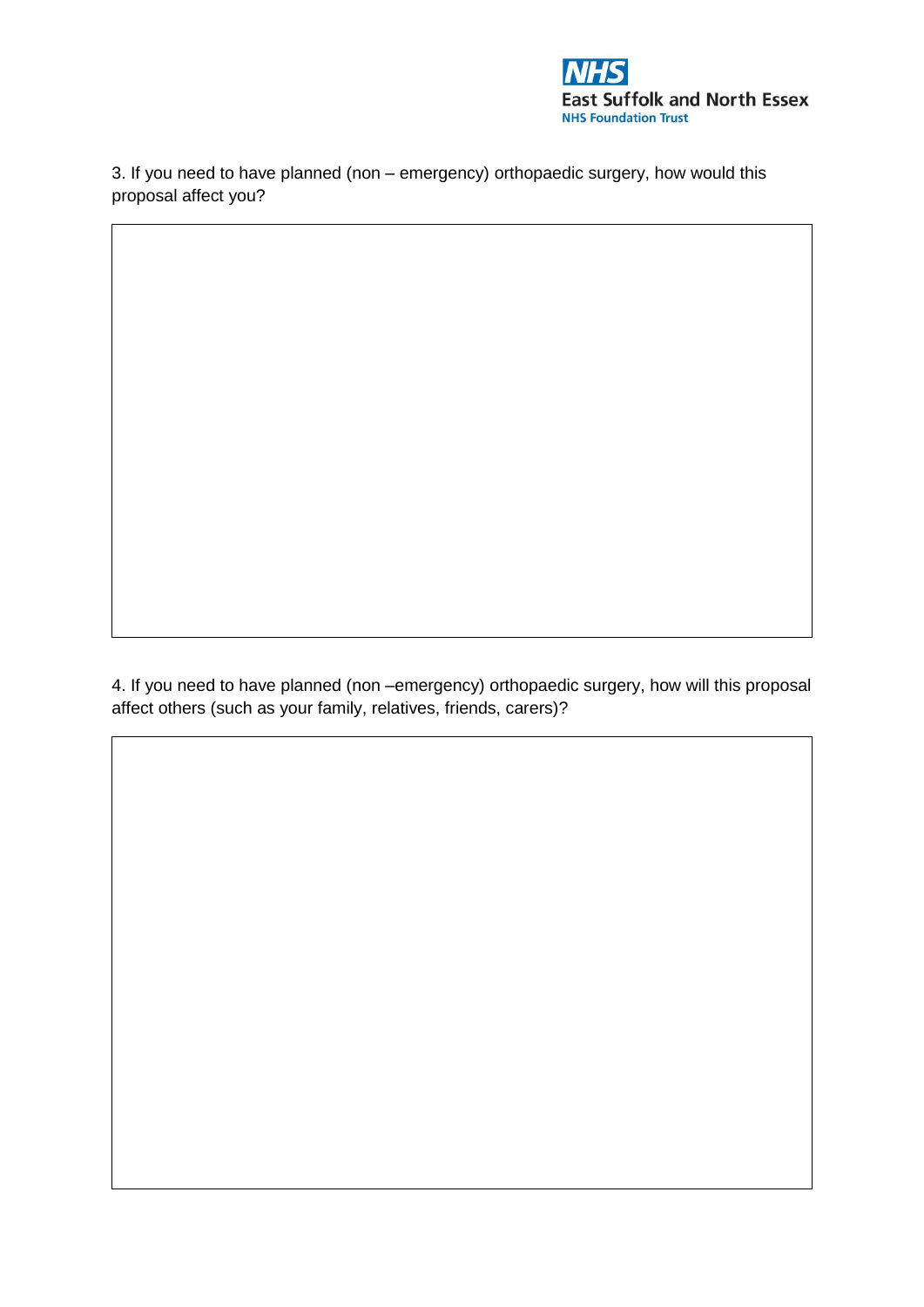

5. What could we do to make this centre for planned orthopaedic surgery in Colchester easier for you to access?

6. What else would you like to say about this proposal?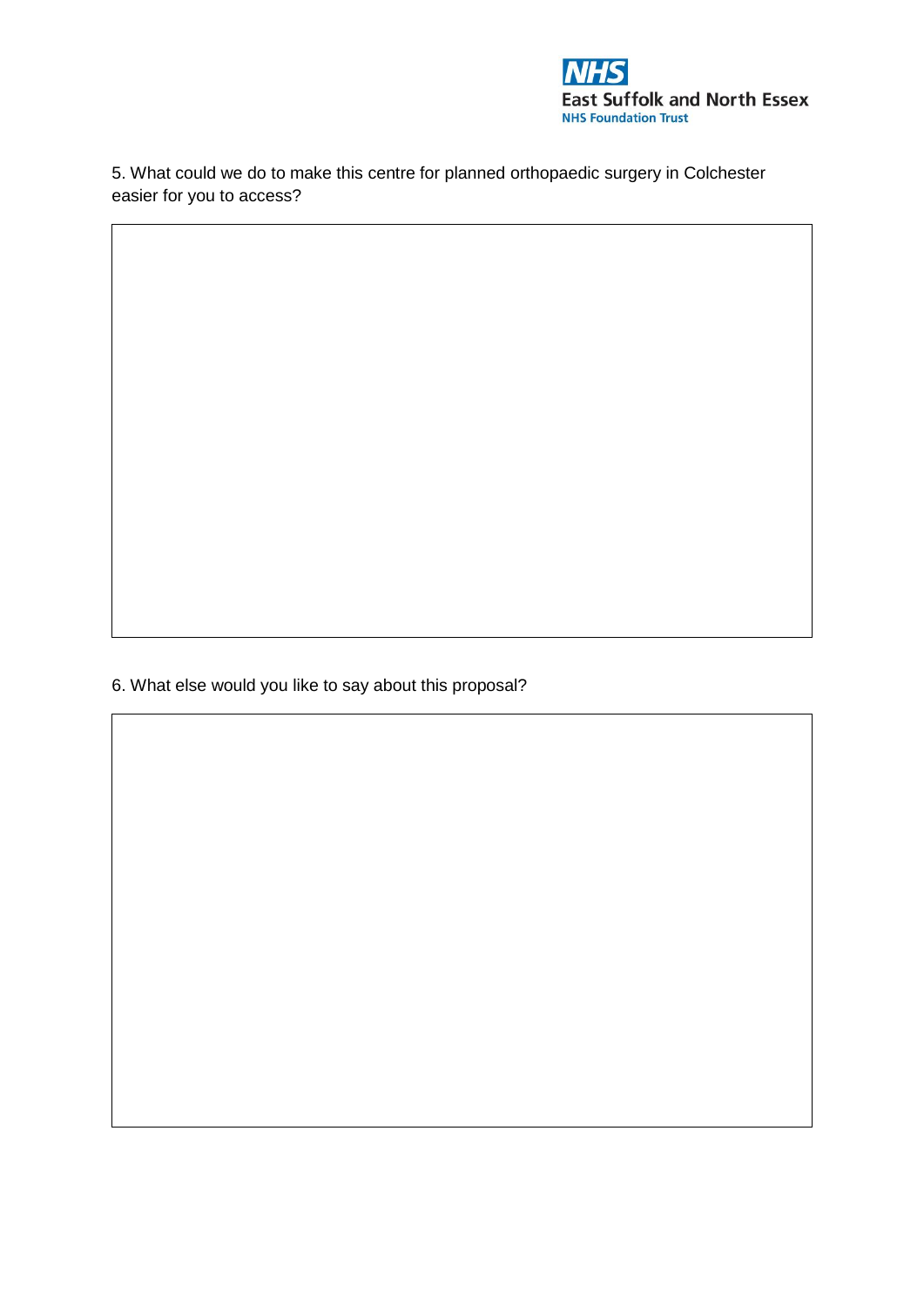## **About you**

**East Suffolk and North Essex NHS Foundation Trust** 

7. I am

| A service user      | NHS employee |
|---------------------|--------------|
| Carer/Family member | l Other      |

I am representing (Name of Organisation) (optional)

8. I am

| Male              | Female |
|-------------------|--------|
|                   |        |
| Transgender       | Other  |
| Prefer not to say |        |

If you prefer to use your own term please specify here:

9. I am

| Under 18<br>$35 - 44$<br>$65 - 74$                       | $18 - 24$<br>$45 - 54$<br>75 or over | $25 - 34$<br>$55 - 64$<br>Prefer not to say |
|----------------------------------------------------------|--------------------------------------|---------------------------------------------|
| 10. $I$ am                                               |                                      |                                             |
| Heterosexual/Straight<br><b>Bisexual</b>                 | Gay Man<br>Prefer not to say         | Lesbian/Gay Woman                           |
| If you prefer to use your own term, please specify here: |                                      |                                             |

11. I am

| No religion             | <b>Buddhist</b>   | Christian |
|-------------------------|-------------------|-----------|
| Hindu                   | Jewish            | Muslim    |
| Sikh                    | Prefer not to say |           |
| Other (please specify): |                   |           |
|                         |                   |           |
|                         |                   |           |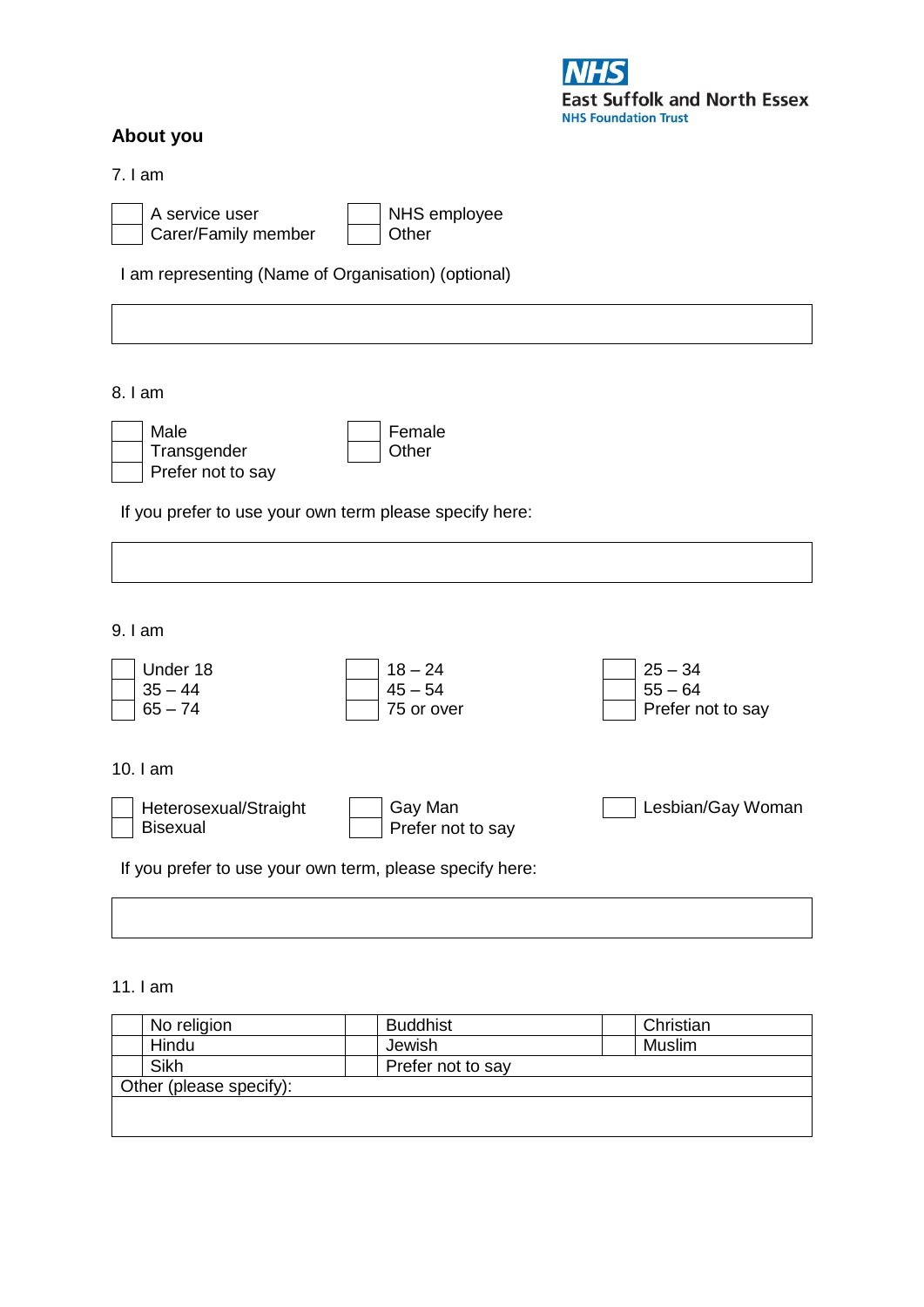

12. I am

White: White British, Irish, Gypsy/Irish traveller, Polish, Other white background Mixed: White and Black Caribbean, White and Black African, White and Asian Other mixed background Asian or Asian British: Indian, Pakistani, Bangladeshi, Nepalese Other Asian background: All Asian groups Black or Black British: Caribbean, African, Other black background, All Black groups Other: Somali, Romany, Arab Prefer not to say

Other ethnic group (please describe below)

13. Do you consider yourself to have a disability, long-term illness or health condition?

| Physical disability<br>Sensory disability<br>Speech and language difficulty | Yes<br>Yes<br>Yes | <b>No</b><br><b>No</b><br><b>No</b> |
|-----------------------------------------------------------------------------|-------------------|-------------------------------------|
| Learning difficulty                                                         | Yes               | No.                                 |
| Autism                                                                      | Yes               | <b>No</b>                           |
| Diagnosis of Cancer, HIV+ or Multiple Sclerosis                             | Yes               | <b>No</b>                           |
| Other progressive disabilities                                              | Yes               | No.                                 |
| Mental health issues                                                        | Yes               | <b>No</b>                           |
| Hidden disability such as Epilepsy or IBS                                   | Yes               | <b>No</b>                           |
| Other (please specify)                                                      |                   |                                     |
|                                                                             |                   |                                     |

14. Do you have a caring responsibility?

| es. |  |  |
|-----|--|--|
|-----|--|--|

15. If 'Yes' please tick all that apply:

| Primary carer of a child/children (under 18)                      |
|-------------------------------------------------------------------|
| Primary carer of disabled child/children                          |
| Primary carer of disabled adult (18 and over)                     |
| Primary carer of older person                                     |
| Secondary carer (another person carries out the main caring role) |
| Prefer not to say                                                 |

16. Are you currently pregnant or have you given birth in the last year?

Yes No Prefer not to say